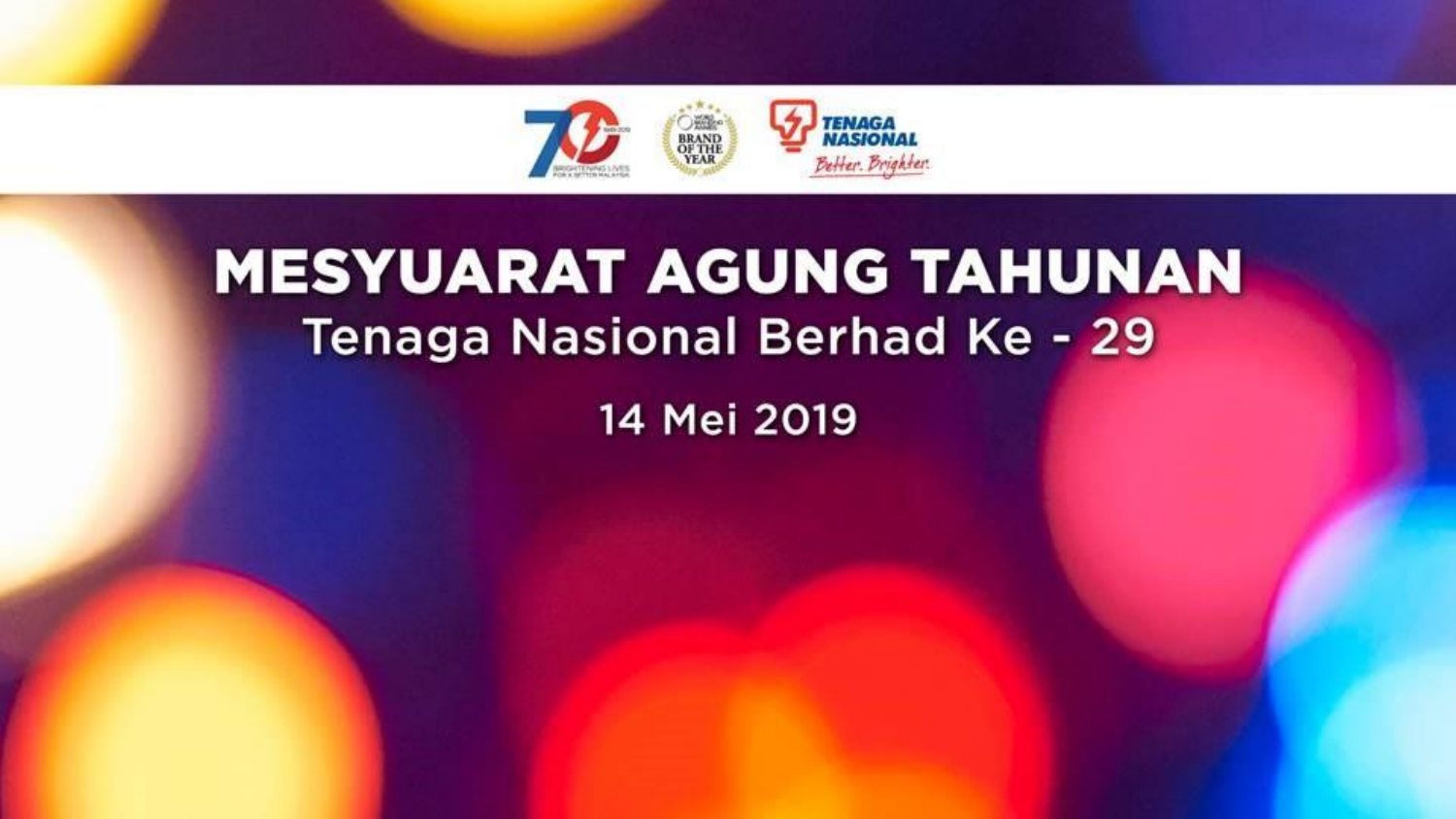# **MSWG Strategic and Financial Matters THE 29<sup>TH</sup> AGM**



- company shared that one of the key development in Financial Year ("FY") 2018 is the establishment of **The Reimagining TNB (2017-2025) blueprints sets TNB's strategic plan to emerge as one of the world's top 10 utilities by 2025, fueled by four pillars: future generation sources, grid of the future, winning over customers and future-proof regulations. On page 24 of TNB's Integrated Annual Report ("IAR") 2018, the TNB Renewables Energy Sdn. Bhd. ("TRe") in January 2018 to spearhead and accelerate the renewable energy business growth in Malaysia. Q1a**
	- **a) What are the opportunities and challenges (if any) for the Company moving into the renewable energy business?**

#### **Answer Q1a:**

- Future Generation Sources pillar focuses on delivering value towards our Reimagining TNB aspirations, by shaping TNB's generation capability and portfolio growth in particular renewable energy which is in-line with Government's target of 20% renewable energy generated by 2025.
- TNB is targeting to achieve 1.7 GW of renewable capacity by 2025 through greenfield developments and acquisitions, locally and abroad.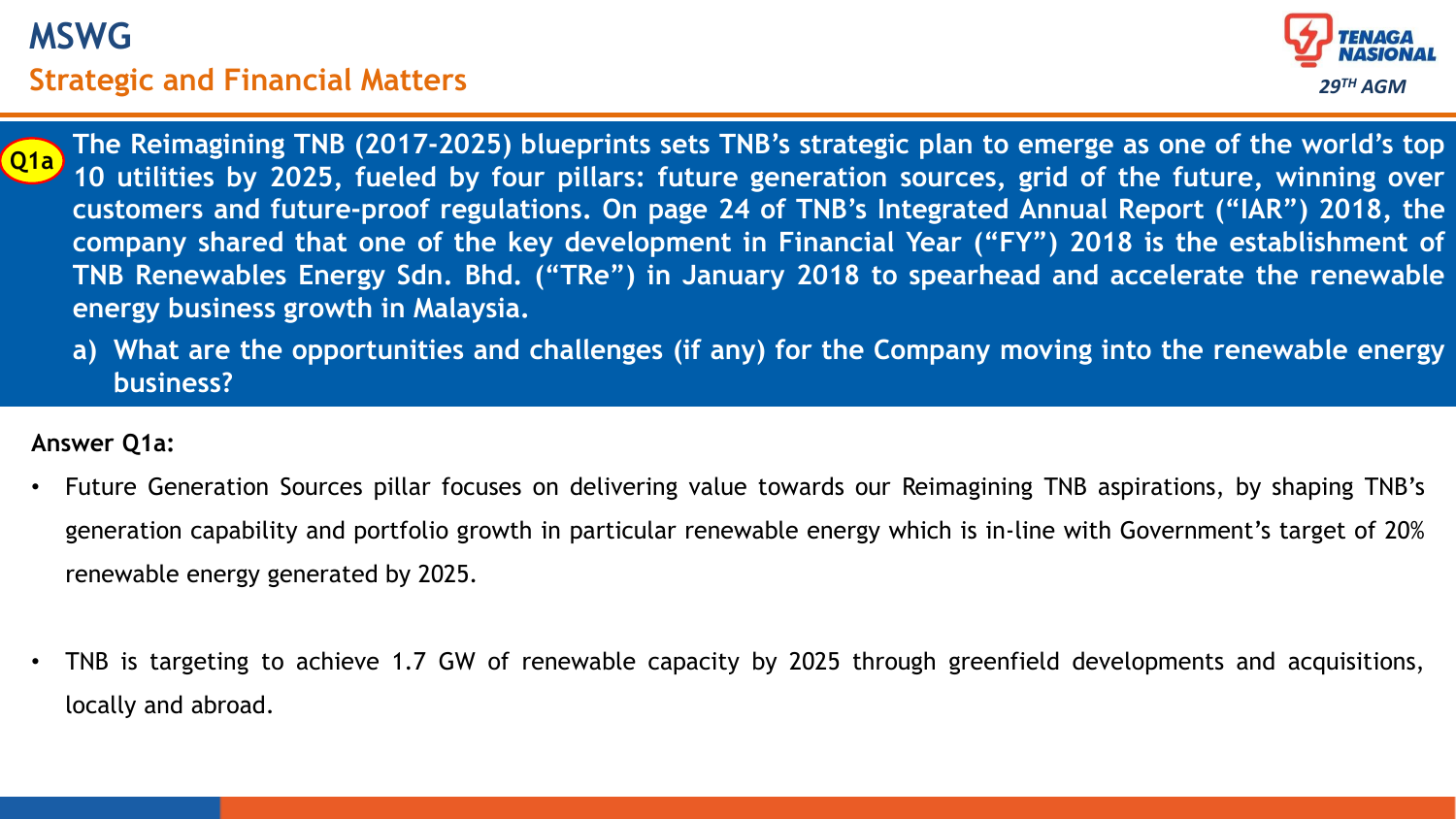





#### **Answer Q1b:**

- TNB had participated in the previous Large Scale Solar (LSS) biddings (LSS 1 and LSS2) and had won 1 lot for each bidding:
	- $\triangleright$  LSS1: TNB Sepang Solar (50MW) commissioned on 19<sup>th</sup> Nov 2018
	- LSS2: TNB Bukit Selambau (30MW) LSS2 to be commissioned by 31 Dec 2020
- LSS3 bidding was recently announced by the Minister (Max per lot is now 100MW). Similar to any other business venture, TNB will evaluate the business model and ensure that it is value accretive to the shareholders.
- We have also embarked into self-generation solutions particularly on roof top solar through our subsidiary, GSPARX which is part of our non-regulated business. Through this initiative, customers can enjoy bill savings, and can also potentially shielded from tariff escalation by signing with fixed tariff offered by GSPARX. As at December 2018, 1.3MWp worth of Renewable Energy contracts have been confirmed under GSPARX.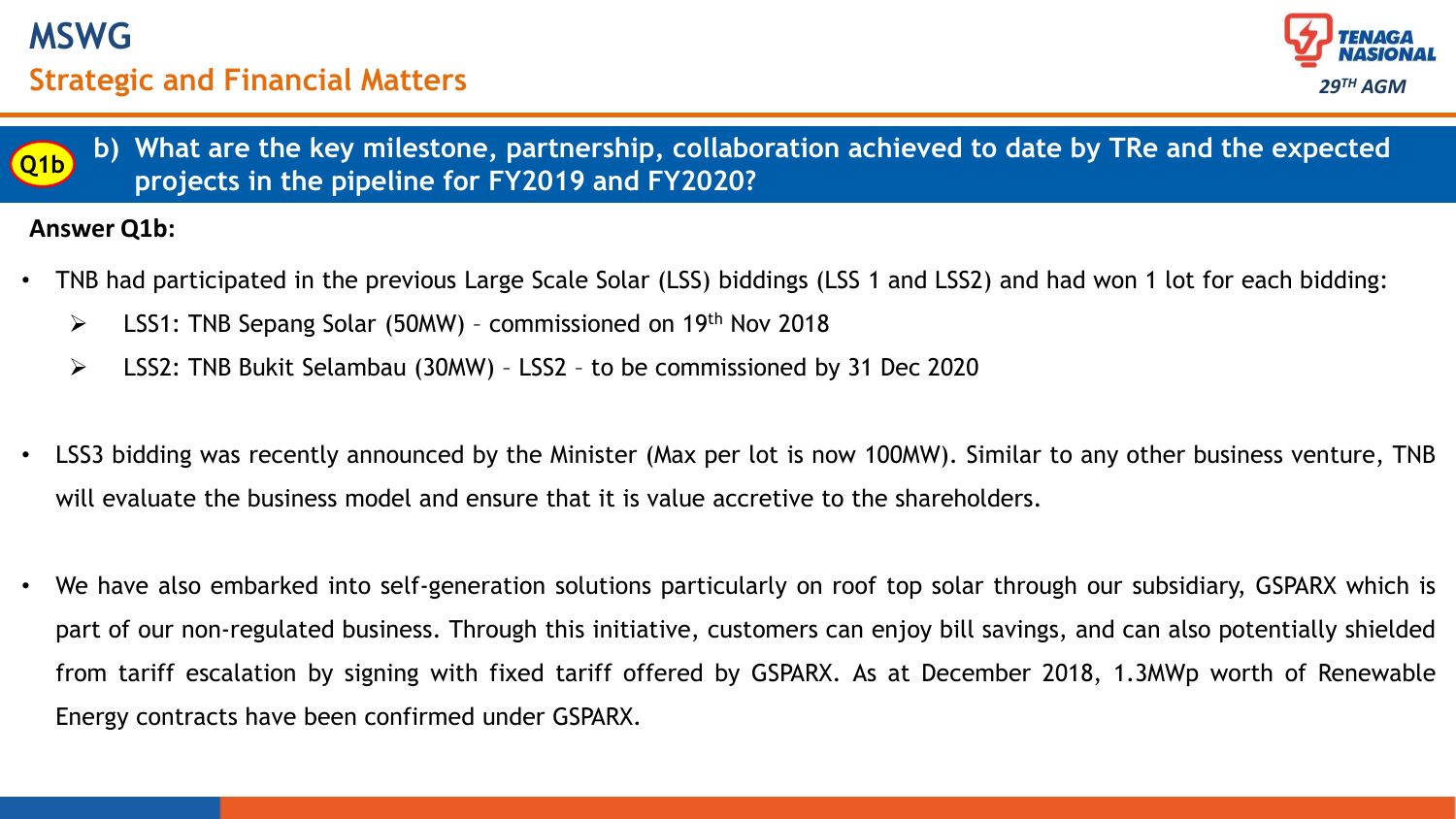# **MSWG Strategic and Financial Matters**



**Answer: dropped significantly by RM3.16 billion or 45.73%. The drop was mainly due to regulatory adjustment;** In the Chairman's statement on page 17 of TNB of IAR 2018, it was disclosed that despite revenue growth of 6.3% for the FY2018 as compared to the prior FY2017 (1 Sept'16 - 31 Aug'17), the net profit in FY2018 **Second Regulatory Period (RP2) (2018 – 2020), impairment and forex translation. Q2a**

**a) Please elaborate further on how the RP2 impacted the profits for FY2018?**

#### **Answer Q2a:**

- In the recently published Guidelines on Electricity Tariff Determination under IBR for Peninsular Malaysia 2018, the guidelines introduced the implementation of the Annual Regulatory Adjustments, whereby TNB is required to return to the industry any excess revenue collected from higher actual sales which leads to higher revenue earned by the revenue cap entities and higher average selling price compared to Base Tariff for the price cap entity.
- Annual Regulatory Adjustment for FY2018 was fully recognized in 4QFY'18. Moving forward, any regulatory related adjustment will be provided for on monthly basis and will be disclosed quarterly through our quarterly result announcement.
- This requirement was not applied in Regulatory Period (RP) 1, hence TNB was allowed to keep revenue due to higher average selling price in RP1. This amount was in the region of 900 million Ringgit Malaysia (pre-tax) for each year in RP1.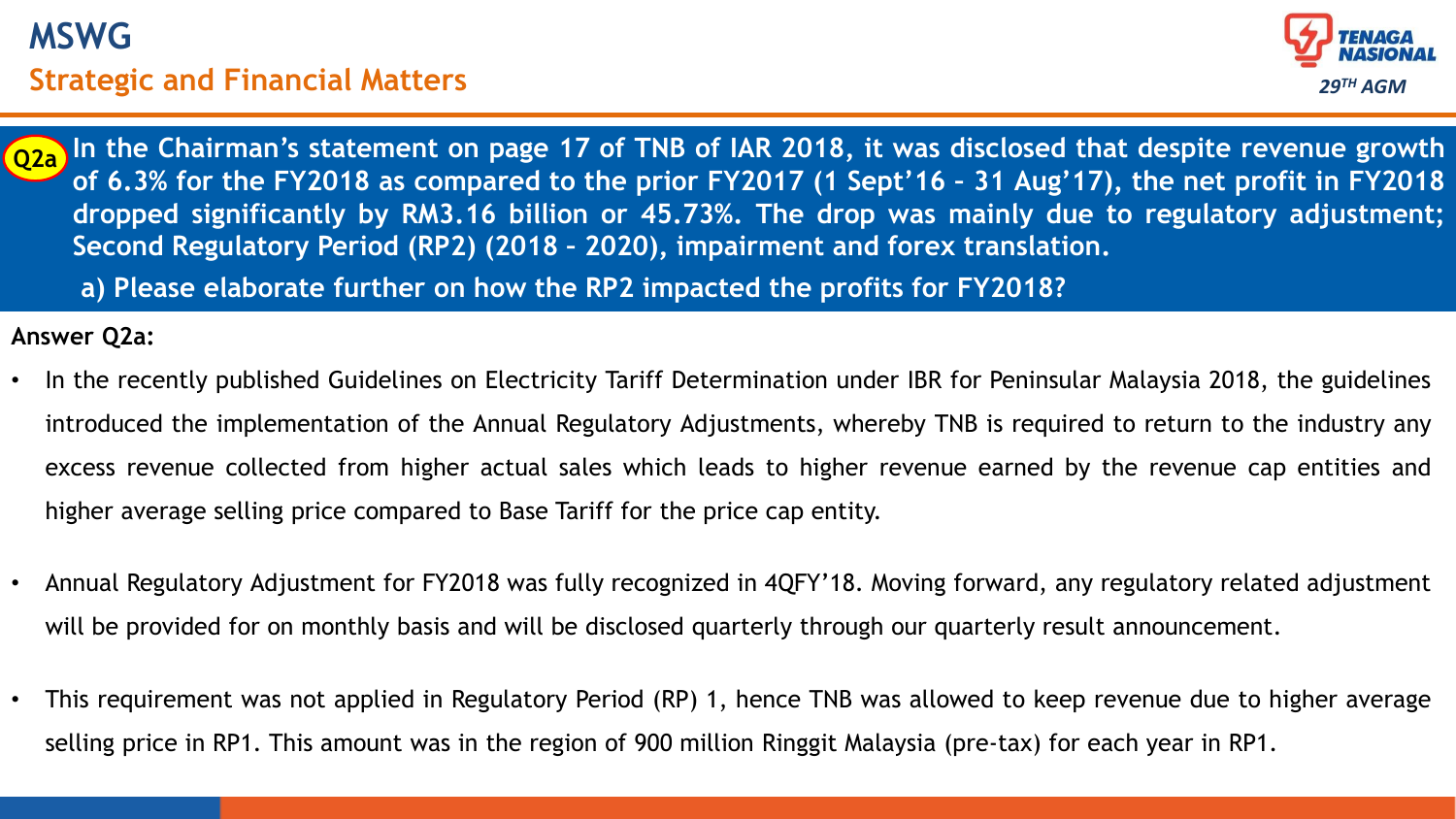



**b) Will the RP2 have similar impact for FY2019 and FY2020? Q2b**

**Answer Q2b:**

Yes, it will have a similar impact in FY2019 and FY2020.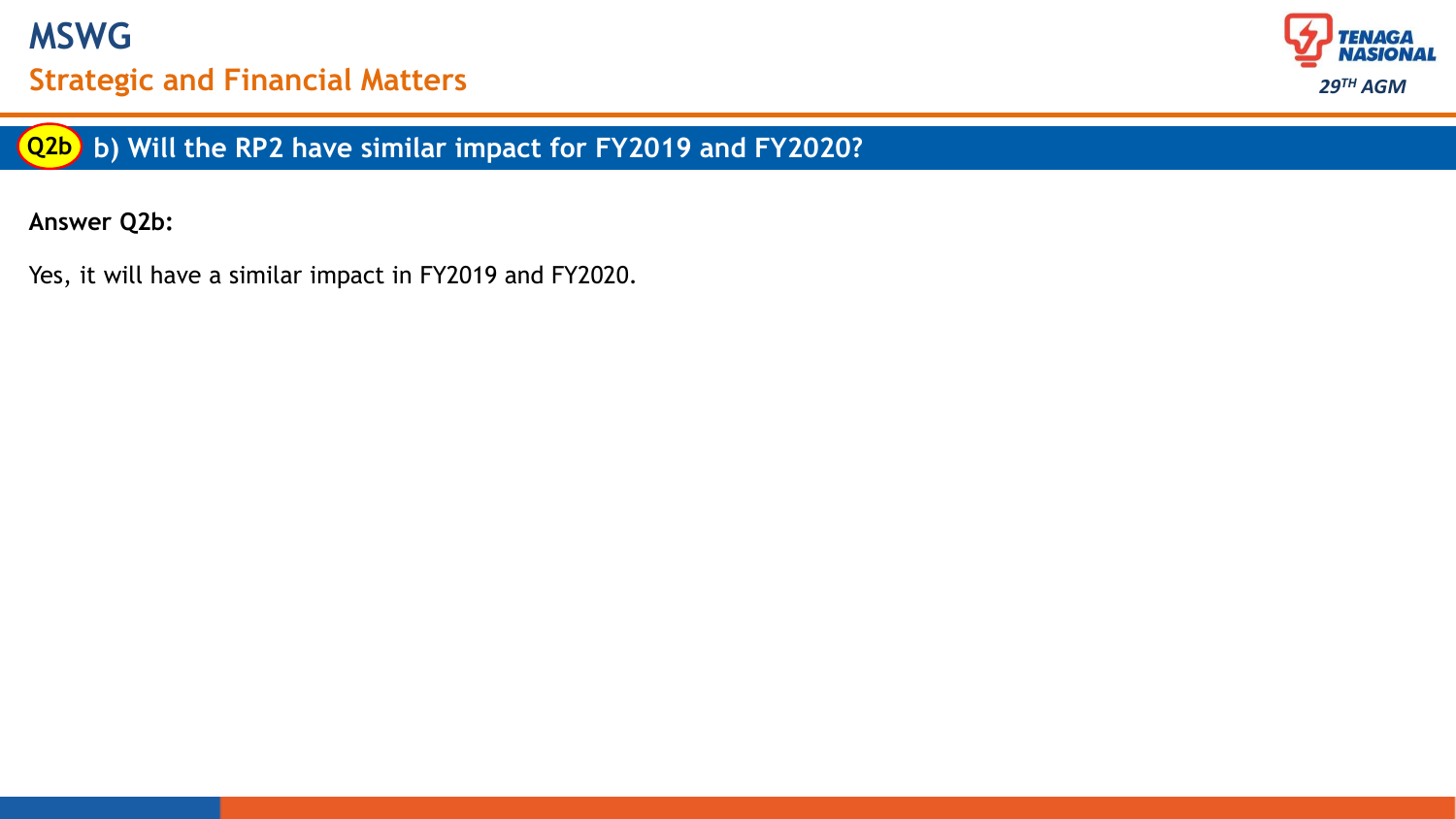# **MSWG**

## **Corporate Governance Matters**





a) Practice 4.1 - At least half of the board companies comprises independent directors. For Large Companies, the Based on the Corporate Governance ("CG") report of the Company on the application of the practices under Malaysian **Code on Corporate Governance ("MCCG") 2017, please provide clarification on the following: board comprises a majority independent director.**

**The practice clearly states that for Large Companies the board comprises a majority independent directors.** Therefore, TNB being a Large Company, as defined under MCCG 2017, has not met this requirement as currently the **composition of independent directors stands at 50% (5 of 10 directors are independent). Please explain.**

#### **Answer Q1a:**

- The Independent Non-Executive Directors make up 50% of the Board due to the recent significant movement on the Board, with the departure of several Board Members. Regardless of having 50% Independent Non-Executive Directors on Board, the Board continues to make informed decisions with due care and diligence, while exercising oversight on management in discharging its fiduciary duties and leadership functions for a proper purpose and in good faith and in the best interest of the Company.
- Based on the 2018 Board Evaluation Assessment, with the Board consensus, it is concluded that each of the Director's level of performance was good and they had also met the prescribed performance criterias.
- In accordance with TNB's Constitution, there are two (2) seat vacancies on Board. Hence, the Board shall continue to assess and consider the capabilities, commitment and qualities of candidates to be appointed as Board Members in accordance with TNB's Constitution, taking into account the required mix of skills, background, experience/ expertise/knowledge relevant to Company's business and industry, to maintain an appropriate dynamic on Board.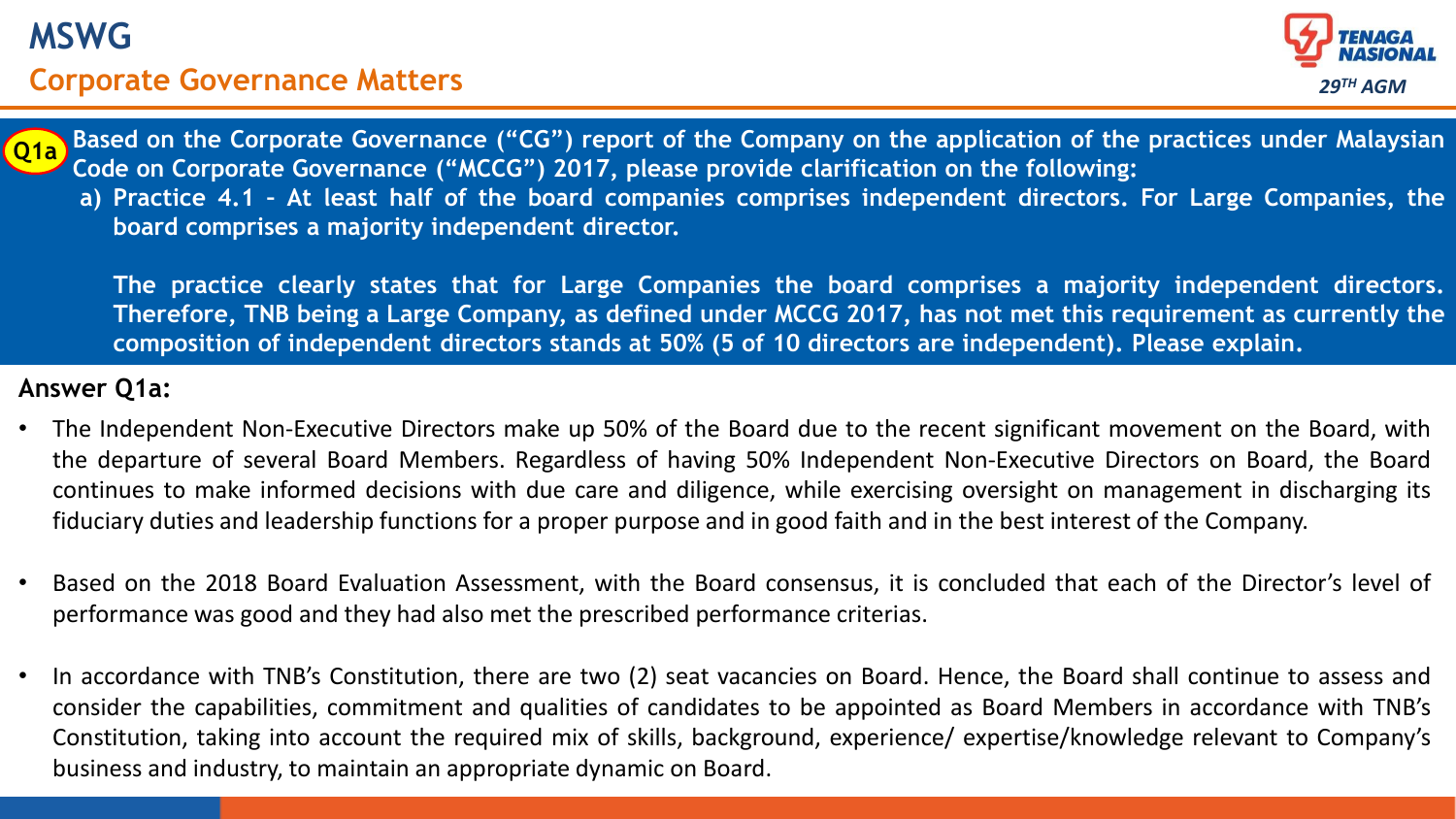



b) Practice 7.2 - The board discloses on a named basis the top 5 senior management's remuneration component **including salary, bonus, benefits in-kind and other emoluments in bands of RM50,000.**

On page 40 of the CG report, it was disclosed that the Company opted not to disclose the components of the remuneration of its Top Management as it may be unfavourable to the Company due to talent pinching and the **Company would like to ensure employee retention efforts are safeguarded.**

We note that the Company has disclosed an alternative practice where it was stated the remuneration paid to the **Top Management is the results and recommendation done by an independent consultant ("BNRC") and later** approved bt the Board. However the details of the result and recommendation is not shared therefore the spirit of **the intended income of the practice is not met. The disclosure of the remuneration allows stakeholders to understand the link between senior management remuneration and the company's performance. This will also enable stakeholders to determine whether the remuneration is fair and able to attract and retain talent.**

#### **Answer Q1b:**

- A substantial portion of the remuneration has been made variable and is determined by individual performance against the Key Performance Indicators (KPIs) in a scorecard aligned with the Company objectives approved by the Board.
- On the subject of "whether the remuneration is fair and able to attract talent", the salary study was done and new salary for top management was implemented since 2016 based on market rates and is positioned at P50.
- Our low attrition rate for FY2018 which is below 0.5% for executives and none from Top Management, clearly demonstrate that our remuneration packages are fair and able to attract and retain talent.
- The Board took note of MSWG's comments and shall review our current standing on this disclosure.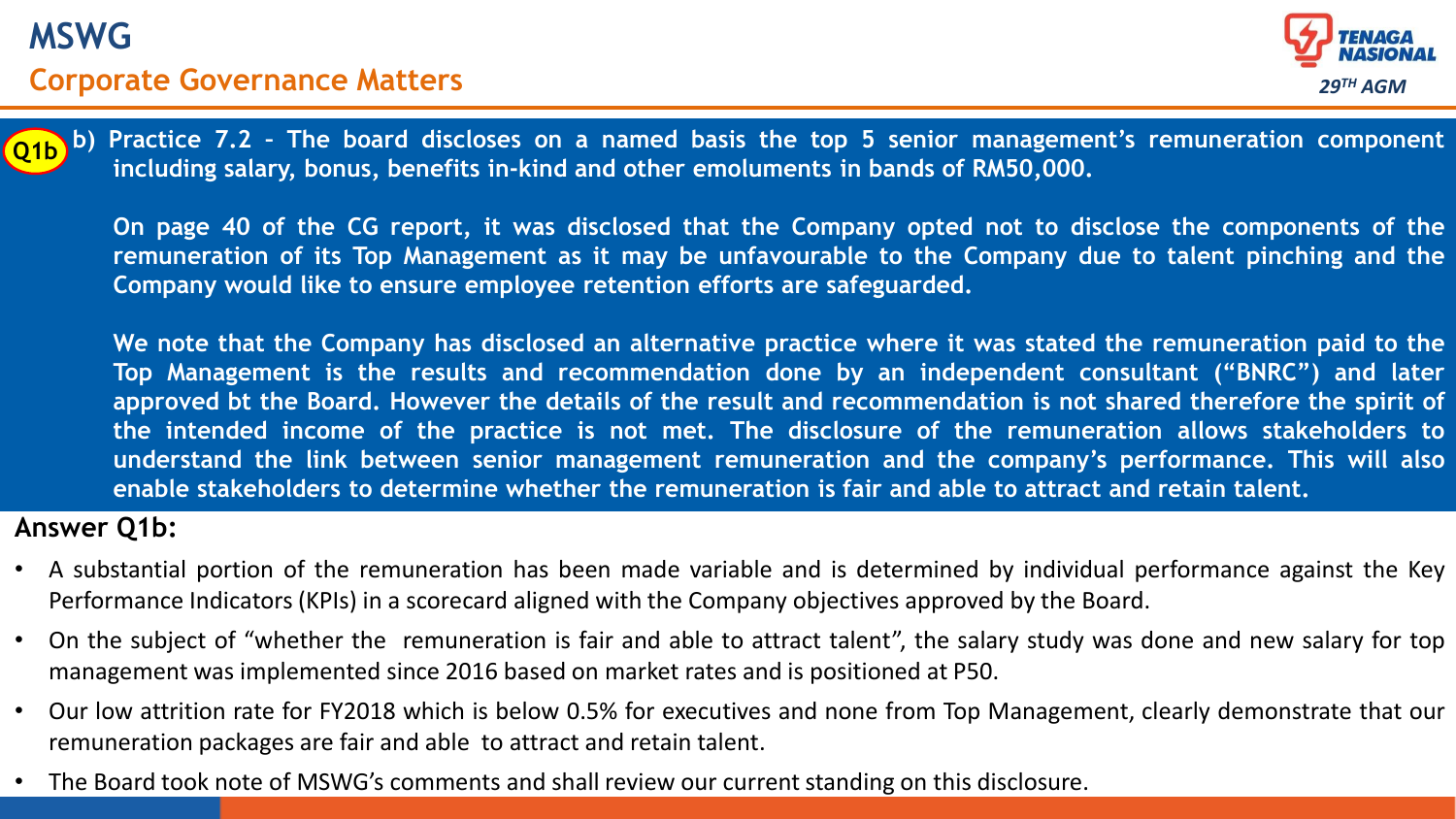



Practice 12.3 - Listed companies with a large number of shareholders or which have meetings in remote **locations should leverage technology to facilitate voting in absentia and remote shareholders' participation at General Meetings.**

On page 66 of TNB disclosed that it has yet facilitate voting in absentia and remote participation by **shareholders at general meetings.**

**To encourage and faster meaningful relationship with shareholders, TNB is encouraged to leverage on technology as a potential enabler of general meetings with shareholder participation in mind i.e. live streaming of meeting proceedings and submission of question online. This is to attract a wider base of shareholding including foreign investors as we note that as at 31 December 2018, foreign shareholdings of TNB stands at 20.8% as disclosed on page 47 of IAR 2018.**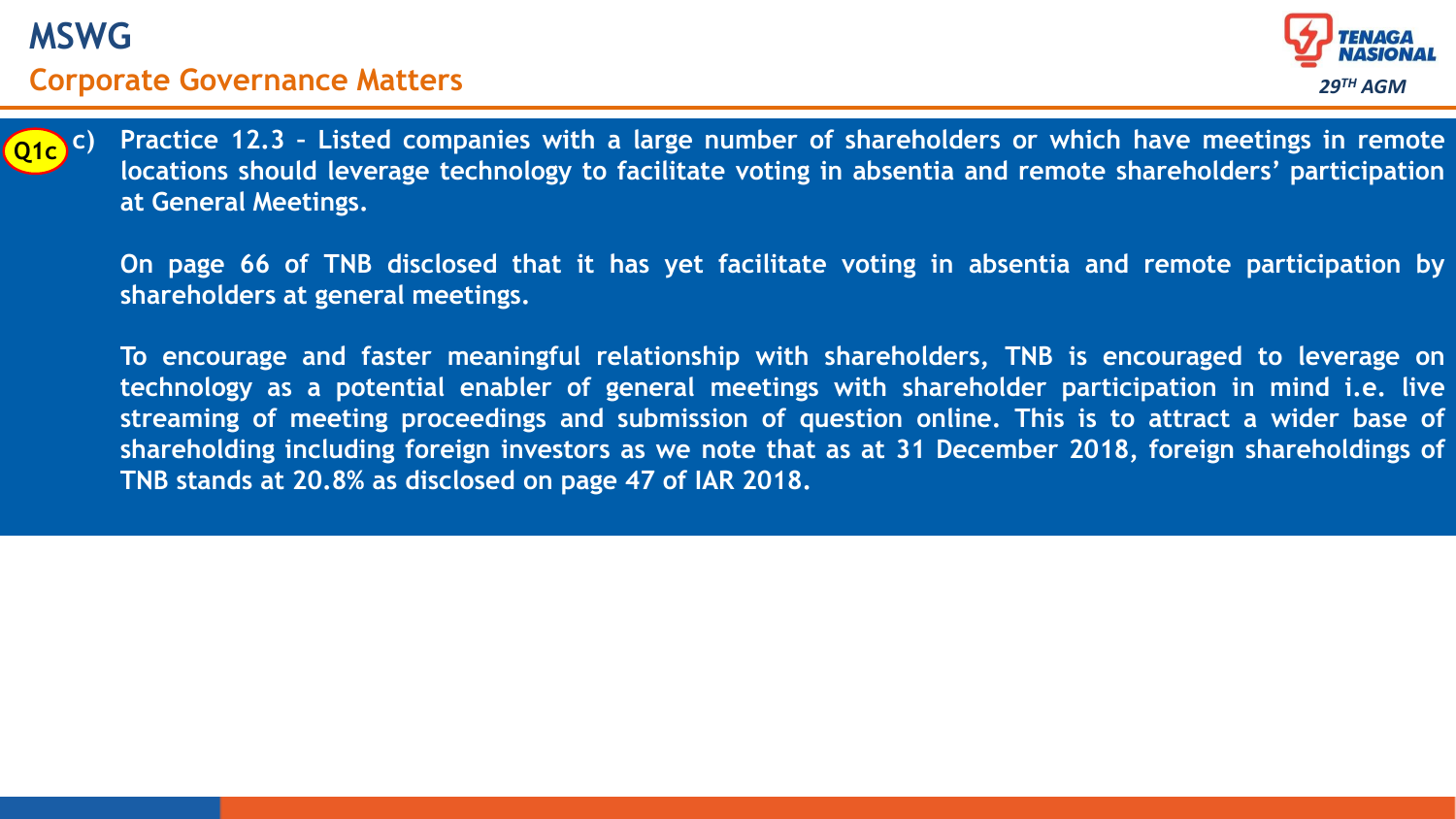



## **Answer Q1c:**

- The Company, wherever possible, do leverage on technology to reach out to a wider audience and to create ease of access and convenience in all communications with the shareholders. The Company has always conducted its general meetings at a venue that is easily accessible and familiar to the shareholders.
- As an alternative to the voting in absentia and remote shareholders' participation at General Meetings, the proxy form authorises the proxy(ies) or the Chairman of the Meeting, to attend and vote at the meetings, on behalf of the shareholders. Besides that, the shareholders may send their queries/questions through various communication channels provided by the Company, which will be addressed by the Management accordingly.
- Nevertheless, the Company shall continue to assess and consider various factors with regards to the voting in absentia and remote shareholders' participation at General Meetings, including the benefits and practicality of implementing the system as well as validity of the meeting in accordance with the applicable laws & regulations. The Board will re-evaluate its position upon the availability of appropriate and reliable technology in the future, in accordance with Section 334 of the Companies Act 2016 and pursuant to Clause 49 of the TNB Constitution.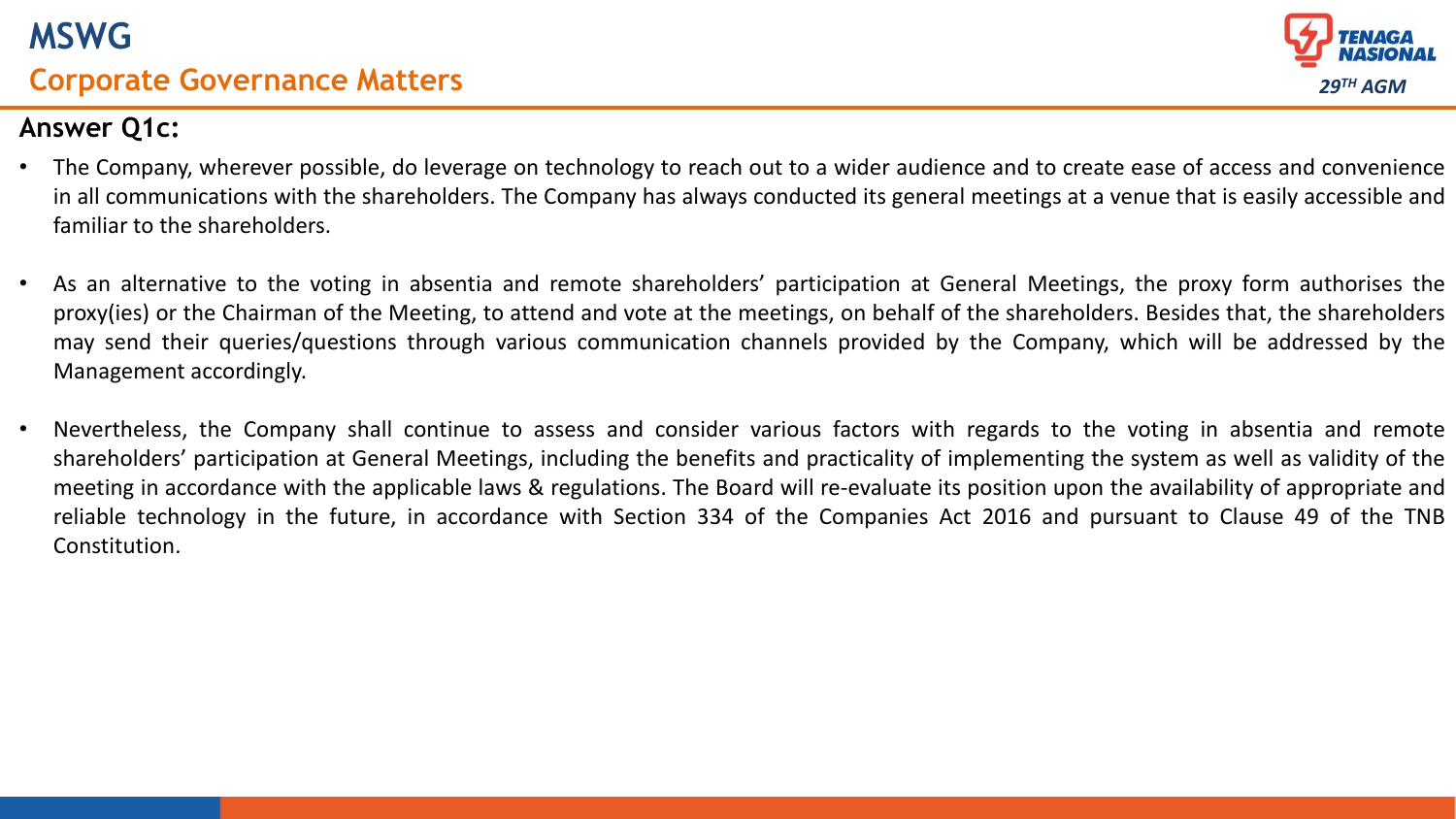



We note from page 139 of the IAR that during FY2018, Group Internal Audit Department ("GIA") issued a total of 196 reports arising from 70 planned audits, 3 investigation audits, 2 surprise audits and 11 follow**up audits. We commend the Company for the detailed disclosure.**

- **a) What were the key outcome/findings from the 3 investigation audits and 2 surprise audits?**
- **b) Based on (a), please quantify the financial or operational impact to the Company (if any).**

#### **Answer Q2:**

- a) Based on the 3 investigations and 2 surprise audits which were part of our normal audit procedures, there were control weaknesses observed but these were not systemic. Management has taken action to strengthen the internal controls and take appropriate disciplinary actions where necessary.
- b) There was no material impact on financial and operational performance to the Group.